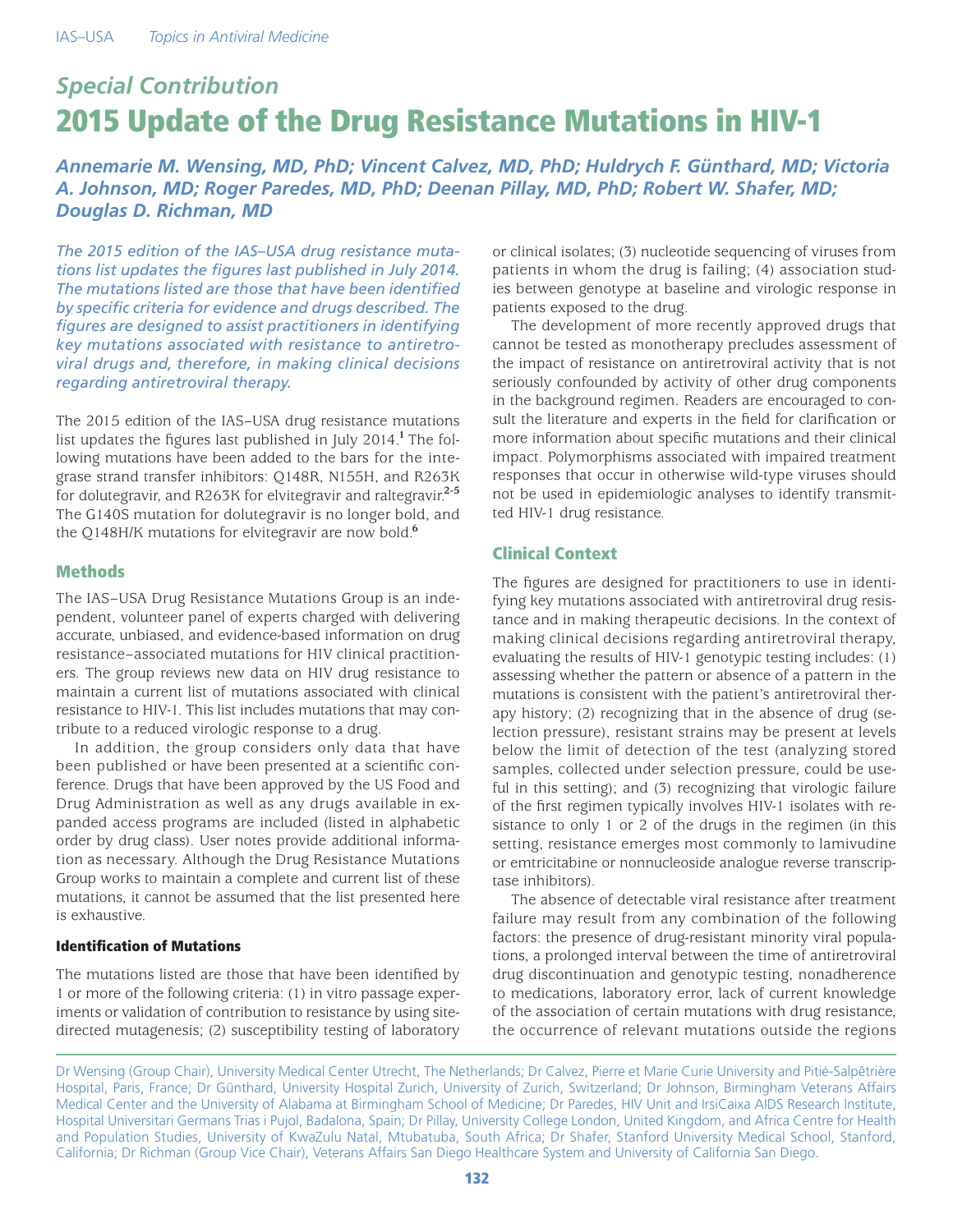targeted by routine resistance assays, drug-drug interactions leading to subtherapeutic drug levels, and possibly compartmental issues, indicating that drugs may not reach optimal levels in specific cellular or tissue reservoirs.

For more in-depth reading and an extensive reference list, see the 2008 IAS–USA panel recommendations for resistance testing**<sup>7</sup>** and 2014 IAS–USA panel recommendations for antiretroviral therapy.**<sup>8</sup>** Updates are posted periodically at www.iasusa.org.

# **Comments**

Please send your evidence-based comments, including relevant reference citations, to **journal"at"iasusa.org** or by fax to 415-544-9401.

# Reprint Requests

The Drug Resistance Mutations Group welcomes interest in the mutations figures as an educational resource for practitioners and encourages dissemination of the material to as broad an audience as possible. However, permission is required to reprint the figures and **no alterations in format or content can be made.**

Requests to reprint the material should include the name of the publisher or sponsor, the name or a description of the publication in which you wish to reprint the material, the funding organization(s), if applicable, and the intended audience. Requests to make any minimal adaptations of the material should include the former, plus a detailed explanation of the adaptation(s) and, if possible, a copy of the proposed adaptation. To ensure the integrity of the mutations figures, IAS–USA policy is to grant permission for only minor, preapproved adaptations of the figures (eg, an adjustment in size). Minimal adaptations only will be considered; no alterations of the content of the figures or user notes will be permitted.

Permission will be granted only for requests to reprint or adapt the most current version of the mutations figures as they are posted at www.iasusa.org. Because scientific understanding of HIV drug resistance evolves rapidly and the goal of the Drug Resistance Mutations Group is to maintain the most up-to-date compilation of mutations for HIV clinicians and researchers, publication of out-of-date figures is counterproductive. If you have any questions about reprints or adaptations, please contact IAS–USA.

*Financial affiliations in the past 12 months: The authors (listed alphabetically) disclose the following affiliations with commercial organizations that may have interests related to the content of this article: Dr*  *Calvez has served as an advisor or consultant to and has received research grants from Bristol-Myers Squibb, Gilead Sciences, Inc, Johnson and Johnson, and ViiV Healthcare. Dr Günthard has served on a data and safety monitoring board for Merck & Co, Inc, and has received grants for travel from Gilead Sciences, Inc, and Janssen Therapeutics. Dr Johnson has no relevant financial affiliations to disclose. Dr Paredes has served as a consultant or advisor to Gilead Sciences, Inc, and ViiV Healthcare and has recieved research grants from ViiV Healthcare. Dr Pillay has no relevant financial affiliations to disclose. Dr Richman has been a consultant to Bristol-Myers Squibb, Chimerix, Gilead Sciences, Inc, Hera Therapeutics, and Monogram Biosciences, Inc. Dr Shafer has served as a consultant or advisor for Celera and has received grants from Bristol-Myers Squibb, Celera, Gilead Sciences, Inc, Merck & Co, Inc, Roche Molecular, and Siemans Health Care. Dr Wensing has served on advisory boards for Bristol-Myers Squib, Gilead Sciences, Inc, and ViiV Healthcare; has received grants from Janssen Pharmaceuticals, Inc, and Gilead Sciences, Inc; and has received travel, accommodation, or meeting expenses from Gilead Sciences, Inc, and Virology Education.*

*Funding/Support: This work was funded by IAS–USA. No commercial company or government funding was used to support the effort. Panel members are not compensated.*

# References

- **1.** Wensing AM, Calvez V, Günthard HF, et al. 2014 Update of the drug resistance mutations in HIV-1. *Top Antivir Med*. 2014;22(3):642-650.
- **2.** Margot NA, Hluhanich RM, Jones GS, et al. In vitro resistance selections using elvitegravir, raltegravir, and two metabolites of elvitegravir M1 and M4. *Antiviral Res*. 2012;93(2):288-296.
- **3.** Brenner BG, Lowe M, Moisi D, et al. Subtype diversity associated with the development of HIV-1 resistance to integrase inhibitors. *J Med Virol.* 2011;83(5):751-759.
- **4.** Cahn P, Pozniak AL, Mingrone H, et al. Dolutegravir versus raltegravir in antiretroviral-experienced, integrase-inhibitor-naive adults with HIV: week 48 results from the randomised, double-blind, noninferiority SAILING study. *Lancet.* 2013;382(9893):700-708.
- **5.** Quashie PK, Mesplede T, Han YS, et al. Characterization of the R263K mutation in HIV-1 integrase that confers low-level resistance to the second-generation integrase strand transfer inhibitor dolutegravir*. J Virol.* 2012;86(5):2696-2705.
- **6.** Abram ME, Hluhanich RM, Goodman DD, et al. Impact of primary elvitegravir resistance-associated mutations in HIV-1 integrase on drug susceptibility and viral replication fitness. *Antimicrob Agents Chemother.* 2013;57(6):2654-2663.
- **7.** Hirsch MS, Günthard HF, Schapiro JM, et al. Antiretroviral drug resistance testing in adult HIV-1 infection: 2008 recommendations of an International AIDS Society–USA panel. *Clin Infect Dis.* 2008; 47(2):266-285.
- **8.** Günthard HF, Aberg JA, Eron JJ, et al. Antiretroviral treatment of adult HIV infection: 2014 recommendations of the International Antiviral Society–USA panel. *JAMA.* 2014;312(4):410-425.

*Top Antivir Med.* 2015;23(4):132-141. ©2015, IAS–USA. All rights reserved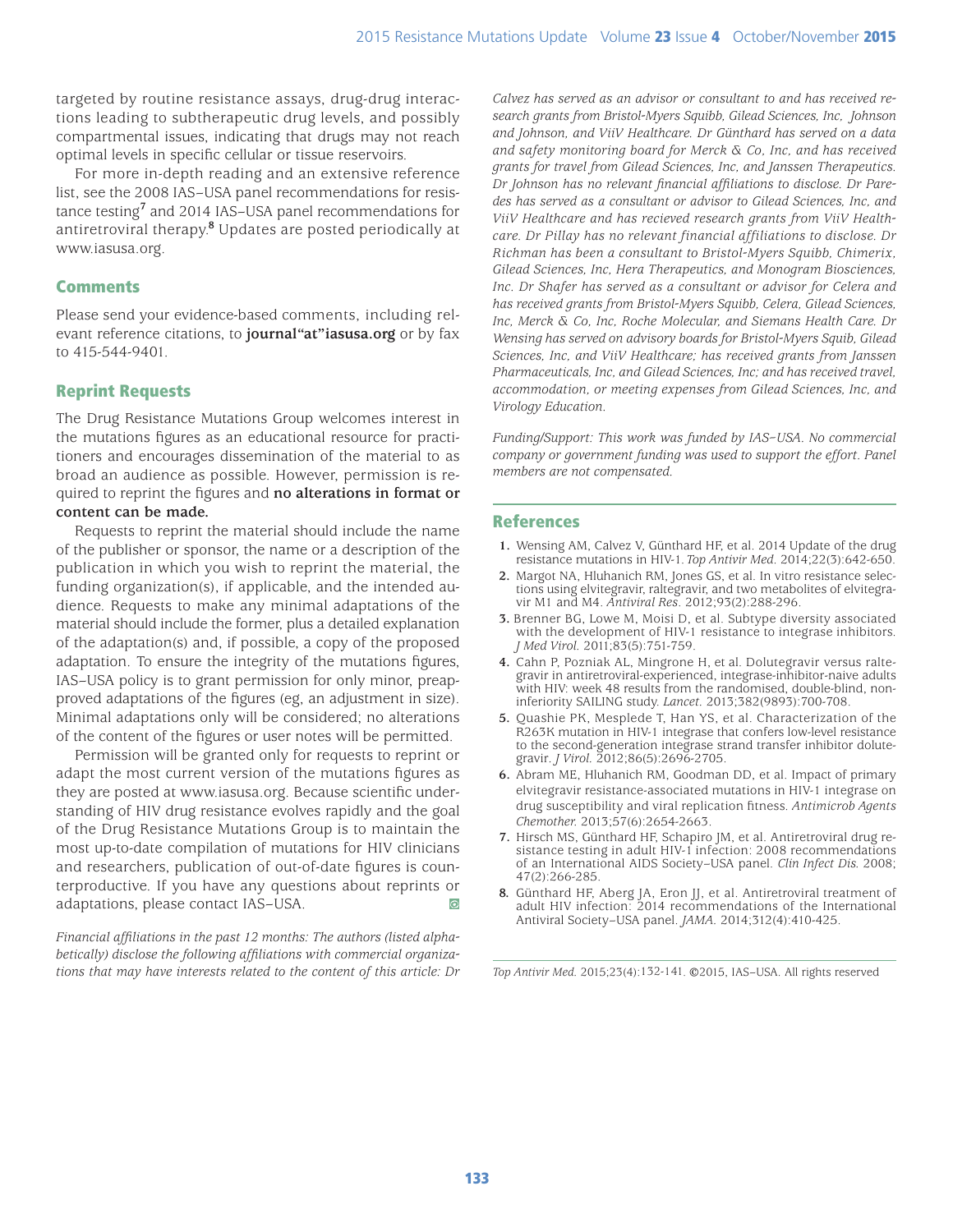## IAS–USA *Topics in Antiviral Medicine*

#### **Nucleoside and Nucleotide Analogue Reverse Transcriptase Inhibitors (nRTIs)a** Multi-nRTI Resistance: 69 Insertion Complex<sup>b</sup> (affects all nRTIs currently approved by the US FDA) M A  $\blacktriangledown$  K  $\blacktriangledown$  K 41 62 69 70 210 215 219 L V Insert R W Y Q Y Q<br>F E Multi-nRTI Resistance: 151 Complex<sup>c</sup> (affects all nRTIs currently approved by the US FDA except tenofovir) A Second V F G  $\sim$  T F Q **62 75 77 116 151** V I L Y M Multi-nRTI Resistance: Thymidine Analogue-Associated Mutationsd,e (TAMs; affect all nRTIs currently approved by the US FDA) M D K L T K 41 67 70 211 212 213 214 215 217 218 219 210 215 219 210 211 212 213 214 215 216 L N R W Y Q Y Q<br>F E K L L NY Y M Abacavirf,g 65 74 115 184 R V F V E N K L Didanosine<sup>g,h</sup> 65 74<br>R V R V R<br>E N K MARINE SERVICE STRUCK STRUCK STRUCK STRUCK STRUCK STRUCK STRUCK STRUCK STRUCK STRUCK STRUCK STRUCK STRUCK ST Emtricitabine 65 184<br>
R<br>
E R **R** SALL CONTROL CONTROL CONTROL CONTROL CONTROL CONTROL CONTROL CONTROL CONTROL CONTROL CONTROL CONTROL CONTROL CONTROL CONTROL CONTROL CONTROL CONTROL CONTROL CONTROL CONTROL CONTROL CONTROL CONTROL CONTROL CONTROL CON E Andreas and the second contract of the second contract of the second contract of the second contract of the s N K M Lamivudine 65 65 184 September 184 September 184 September 184 September 184 September 184 September 184 Septe R **R** SALL CONTROL CONTROL CONTROL CONTROL CONTROL CONTROL CONTROL CONTROL CONTROL CONTROL CONTROL CONTROL CONTROL CONTROL CONTROL CONTROL CONTROL CONTROL CONTROL CONTROL CONTROL CONTROL CONTROL CONTROL CONTROL CONTROL CON E Andreas and the second contract of the second contract of the second contract of the second contract of the E<br>N M K D K L T K Stavudine<sup>d,e,g,i,j,k</sup> 41 65 67 70 210 215 219<br>L R N R<br>E F E L R N R W Y Q E TERM IN THE EXPLORATION OF THE EXPLORATION OF THE EXPLORATION OF THE EXPLORATION OF THE EXPLORATION OF THE E N K K Tenofovir<sup>l</sup> 65 70 R E E N M D K L T K  $Zidovudine<sup>d,e,j,k</sup>$   $\begin{array}{ccc} \mathbb{M} & \mathbb{D} & \mathbb{K} & \mathbb{L} & \mathbb{T} & \mathbb{K} \\ \mathbf{A} & \mathbf{A} & \mathbf{B} & \mathbf{B} & \mathbf{C} & \mathbf{A} \\ \mathbf{A} & \mathbf{B} & \mathbf{B} & \mathbf{C} & \mathbf{A} \end{array}$ L N R W Y Q Y Q<br>F F **Nonnucleoside Analogue Reverse Transcriptase Inhibitors (NNRTIs)a,m** ال المساطان التي تجار المساطان المساطان التي تجار المساطان التي تجار المساطان التي تجار التي تجار التي تجار ال<br><mark>230 ـ 225 ـ 230 ـ 181 ـ 181 ـ 188 190 ـ 100 101 103 106 108</mark> ـ 100 1<mark>01 103 106 108</mark> ـ 189 ـ 189 190 ـ 225 I P N M I C L S H **L** S I A

MUTATIONS IN THE REVERSE TRANSCRIPTASE GENE ASSOCIATED WITH RESISTANCE TO REVERSE TRANSCRIPTASE INHIBITORS

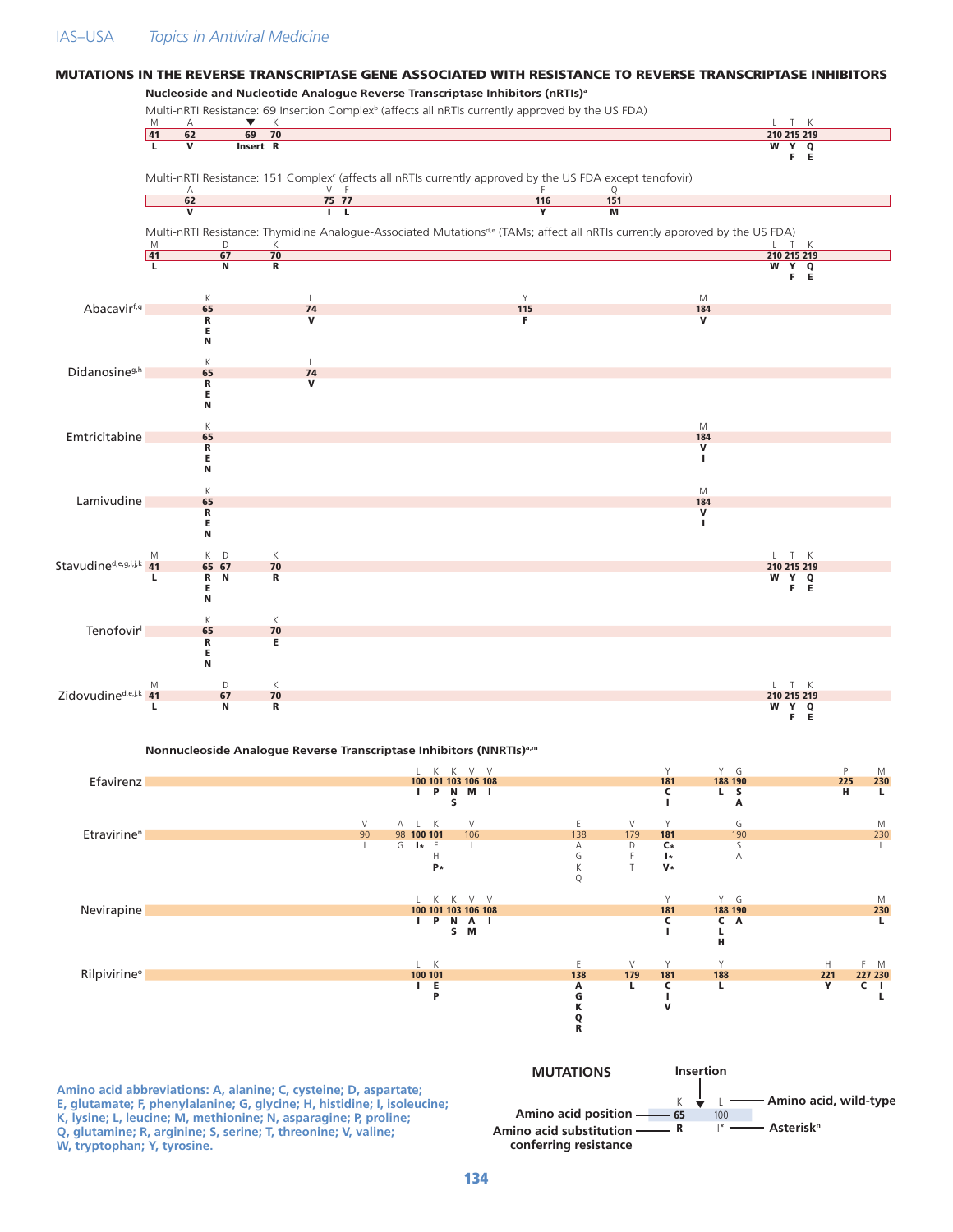

### MUTATIONS IN THE PROTEASE GENE ASSOCIATED WITH RESISTANCE TO PROTEASE INHIBITORSPAPT

#### MUTATIONS IN THE ENVELOPE GENE ASSOCIATED WITH RESISTANCE TO ENTRY INHIBITORS



## MUTATIONS IN THE INTEGRASE GENE ASSOCIATED WITH RESISTANCE TO INTEGRASE STRAND TRANSFER INHIBITORS'

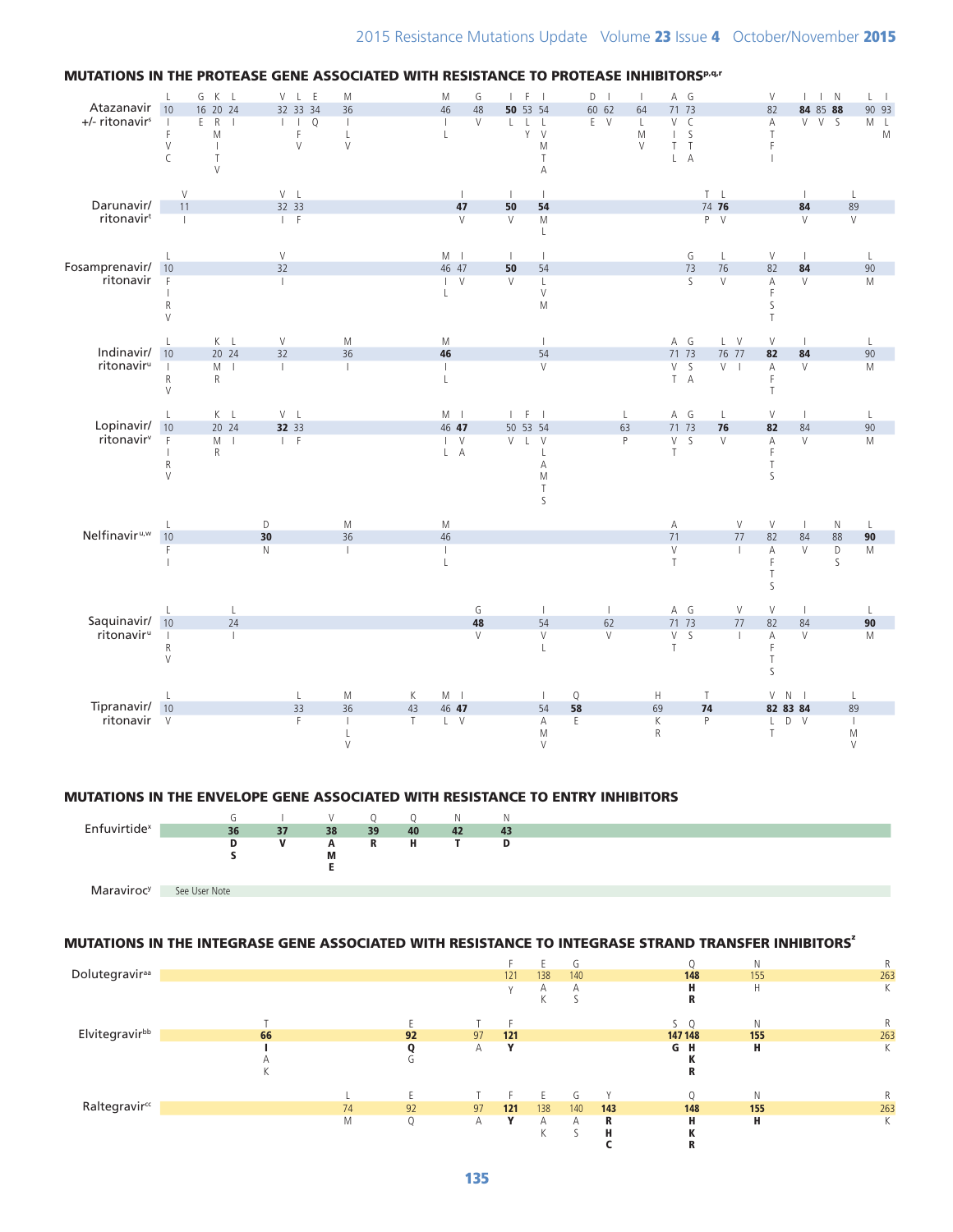# User Notes

**a.** Some nucleoside (or nucleotide) analogue reverse transcriptase inhibitor (nRTI) mutations, like T215Y and H208Y,**<sup>1</sup>** may lead to viral hypersusceptibility to nonnucleoside analogue reverse transcriptase inhibitors (NNRTIs), including etravirine,**2** in nRTI-treated individuals. The presence of these mutations may improve subsequent virologic response to NNRTI-containing regimens (nevirapine or efavirenz) in NNRTI-naive individuals,**3-7** although no clinical data exist for improved response to etravirine in NNRTI-experienced individuals. Mutations at the C-terminal reverse transcriptase domains (amino acids 293-560) outside of regions depicted on the figure bars may prove to be important for nRTI and NNRTI HIV-1 drug resistance. The clinical relevance of these connection domain mutations arises mostly in conjunction with thymidine analogue–associated mutations (TAMs) and M184V and they have not been associated with increased rates of virologic failure of etravirine or rilpivirine in clinical trials.**8-10** K65E/N variants are increasingly reported in patients experiencing treatment failure with tenofovir, stavudine, or didanosine. K65E usually occurs in mixtures with wild type. K65N gives an approximately 4-fold decrease in susceptibility. Patient-derived viruses with K65E and site-directed mutations replicate very poorly in vitro; as such, no susceptibility testing can be performed.**11,12** 

**b.** The 69 insertion complex consists of a substitution at codon 69 (typically T69S) and an insertion of 2 or more amino acids (S-S, S-A, S-G, or others). The 69 insertion complex is associated with resistance to all nRTIs currently approved by the US Food and Drug Administration (FDA) when present with 1 or more TAMs at codons 41, 210, or 215.**13** Some other amino acid changes from the wild-type T at codon 69 without the insertion may be associated with broad nRTI resistance.

**c.** Tenofovir retains activity against the Q151M complex of mutations.**13** Q151M is the most important mutation in the complex (ie, the other mutations in the complex [A62V, V75I, F77L, and F116Y] in isolation may not reflect multidrug resistance).

**d.** Mutations known to be selected by TAMs (ie, M41L, D67N, K70R, L210W, T215Y/F, and K219Q/E) also confer reduced susceptibility to all currently approved nRTIs.**14** The degree to which cross-resistance is observed depends on the specific mutations and number of mutations involved.**15-18**

**e.** Although reverse transcriptase changes associated with the E44D and V118I mutations may have an accessory role in increased resistance to nRTIs in the presence of TAMs, their clinical relevance is very limited.**19-21**

**f.** The M184V mutation alone does not appear to be associated with a reduced virologic response to abacavir in vivo. When associated with TAMs, M184V increases abacavir resistance.**22,23**

**g.** As with tenofovir, the K65R mutation may be selected by didanosine, abacavir, or stavudine (particularly in patients with nonsubtype-B clades) and is associated with decreased viral susceptibility to these drugs.**22,24,25** Data are lacking on the potential negative impact of K65R on clinical response to didanosine.

**h.** The presence of 3 of the following mutations—M41L, D67N, L210W, T215Y/F, K219Q/E—is associated with resistance to didanosine.**26** The presence of K70R or M184V alone does not decrease virologic response to didanosine.**<sup>27</sup>**

**i.** K65R is selected frequently (4%−11%) in patients with some nonsubtype-B clades for whom stavudine-containing regimens are failing in the absence of tenofovir.**28,29**

**j.** The presence of M184V appears to delay or prevent emergence of TAMs.**30** This effect may be overcome by an accumulation of TAMs or other mutations.

**k.** The T215A/C/D/E/G/H/I/L/N/S/V substitutions are revertant mutations at codon 215 that confer increased risk of virologic failure of zidovudine or stavudine in antiretroviral-naive patients.**31,32** The T215Y mutant may emerge quickly from one of these mutations in the presence of zidovudine or stavudine.**<sup>33</sup>**

**l.** The presence of K65R is associated with a reduced virologic response to tenofovir.<sup>13</sup> A reduced response also occurs in the presence of 3 or more TAMs inclusive of either M41L or L210W.**13** The presence of TAMs or combined treatment with zidovudine prevents the emergence of K65R in the presence of tenofovir.**34-36**

**m.** There is no evidence for the utility of efavirenz, nevirapine, or rilpivirine in patients with NNRTI resistance.**<sup>37</sup>**

**n.** Resistance to etravirine has been extensively studied only in the context of coadministration with ritonavir-boosted darunavir. In this context, mutations associated with virologic outcome have been assessed and their relative weights (or magnitudes of impact) assigned. In addition, phenotypic cutoff values have been calculated, and assessment of genotype-phenotype correlations from a large clinical database have determined relative importance of the various mutations. These 2 approaches are in agreement for many, but not all, mutations and weights.**38-40** Asterisks (\*) are used to emphasize higher relative weights with regard to reduced susceptibility and reduced clinical response compared with other etravirine mutations.**41** The single mutations L100I\*, K101P\*, and Y181C\*/I\*/V\* reduce clinical utility. The presence of K103N alone does not affect etravirine response.**42** Accumulation of several mutations results in greater reductions in susceptibility and virologic response than do single mutations.**43-45**

**o.** Fifteen mutations have been associated with decreased rilpivirine susceptibility (K101E/P, E138A/G/K/Q/R, V179L, Y181C/I/V, H221Y, F227C, and M230I/L).**46-48** A 16th mutation, Y188L, reduces rilpivirine susceptibility 6 fold.**48** K101P and Y181I/V reduce rilpivirine susceptibility approximately 50 fold and 15 fold, respectively, but are not commonly observed in patients receiving rilpivirine.**49-51** Mutations at position 138 (most notably 138A) may occur as natural polymorphisms, especially in non-B subtypes.**52** K101E, E138K, and Y181C, each of which reduces rilpivirine susceptibility 2.5 fold to 3 fold, occur commonly in patients receiving rilpivirine. E138K and to a lesser extent K101E usually occur in combination with the nRTI resistance– associated mutation M184I, which alone does not reduce rilpivirine susceptibility. When M184I is combined with E138K or K101E, rilpivirine susceptibility is reduced about 7 fold and 4.5 fold, respectively.**51,53-55** The combinations of reverse transcriptase–associated mutations L100I plus K103N/S and L100I plus K103R plus V179D were strongly associated with reduced susceptibility to rilpivirine. However, for isolates harboring the K103N/R/S or V179D as single mutations, no reduction in susceptibility was detected.**48,56**

**p.** Often, numerous mutations are necessary to substantially impact virologic response to a ritonavir-boosted protease inhibitor (PI).**57** In some specific circumstances, atazanavir might be used unboosted. In such cases, the mutations that are selected are the same as with ritonavirboosted atazanavir, but the relative frequency of mutations may differ.

**q.** Resistance mutations in the protease gene are classified as "major" or "minor."

Major mutations in the protease gene (positions in bold type) are defined as those selected first in the presence of the drug or those substantially reducing drug susceptibility. These mutations tend to be the primary contact residues for drug binding.

Minor mutations generally emerge later than major mutations and by themselves do not have a substantial effect on phenotype. They may improve replication of viruses containing major mutations. Some minor mutations are present as common polymorphic changes in HIV-1 nonsubtype-B clades.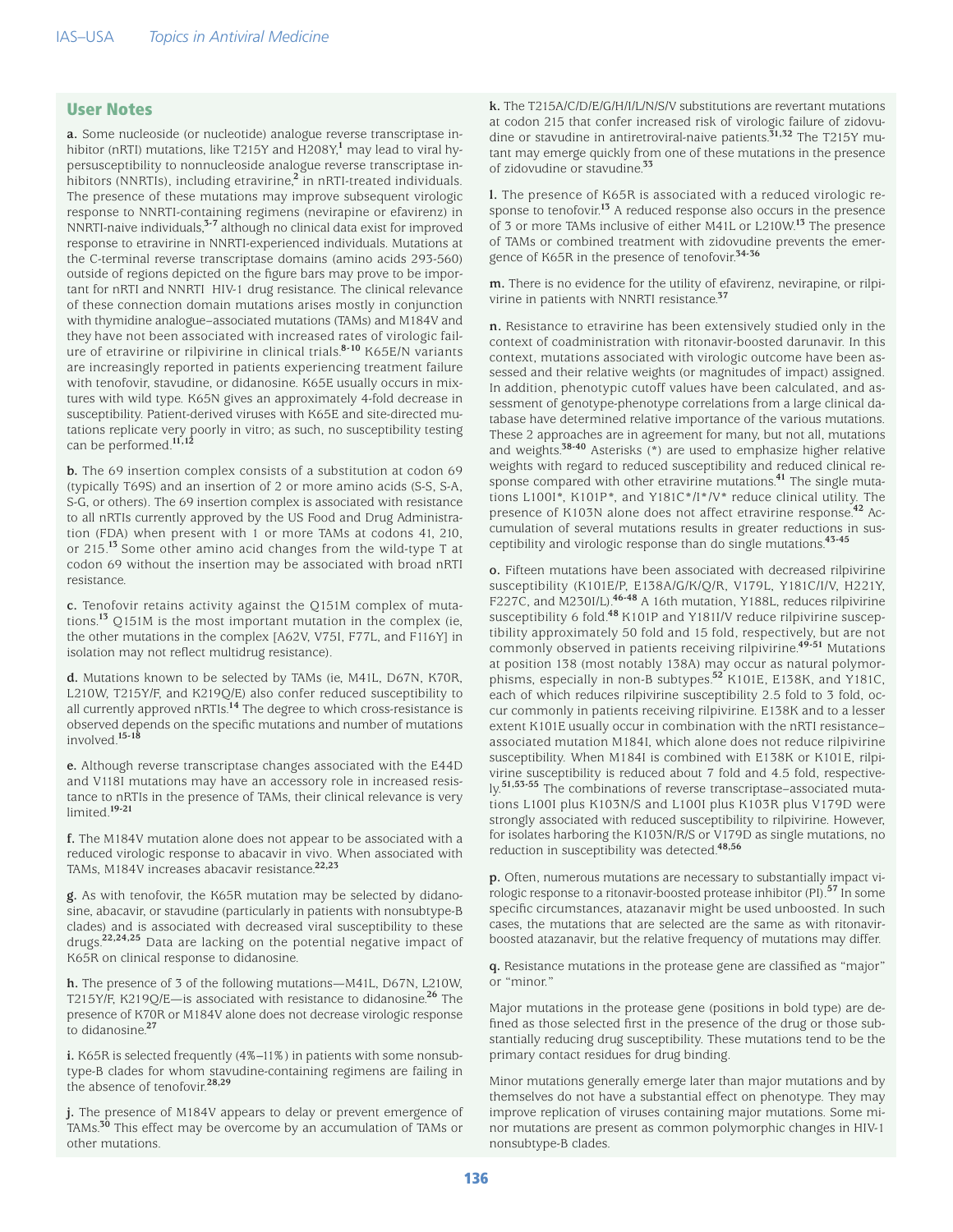Mutations in the cytoplasmic tail of gp41 of *env* or mutations in *gag* cleavage sites may confer resistance to all PIs and may emerge before mutations in protease do.**58** A large proportion of virus samples from patients with confirmed virologic failure on a PI-containing regimen is not found to have PI resistance–associated mutations. Preliminary data from recent studies suggest that several mutations in the Gag protein**59** and in the cytoplasmic tail of the Env protein**58** may be responsible for reduced PI susceptibility in a subset of these patients.

**r.** Ritonavir is not listed separately, as it is currently used only at low doses as a pharmacologic booster of other PIs.

**s.** Many mutations are associated with atazanavir resistance. Their impacts differ, with I50L, I84V, and N88S having the greatest effect. Higher atazanavir levels obtained with ritonavir boosting increase the number of mutations required for loss of activity. The presence of M46I plus L76V might increase susceptibility to atazanavir when no other related mutations are present.**<sup>60</sup>**

**t.** HIV-1 RNA response to ritonavir-boosted darunavir correlates with baseline susceptibility and the presence of several specific PI resistance–associated mutations. Reductions in response are associated with increasing numbers of the mutations indicated in the figure bar. The negative impact of the protease mutations I47V, I54M, T74P, and I84V and the positive impact of the protease mutation V82A on virologic response to ritonavir-boosted darunavir were shown in 2 data sets independently.**61,62** Some of these mutations appear to have a greater effect on susceptibility than others (eg, I50V vs V11I). The presence at baseline of 2 or more of the substitutions V11I, V32I, L33F, I47V, I50V, I54L or M, T74P, L76V, I84V or L89V was associated with a decreased virologic response to ritonavir-boosted darunavir.**<sup>63</sup>**

**u.** The mutations depicted on the figure bar cannot be considered comprehensive because little relevant research has been reported in recent years to update the resistance and cross-resistance patterns for this drug.

**v.** In PI-experienced patients, the accumulation of 6 or more of the mutations indicated on the figure bar is associated with a reduced virologic response to ritonavir-boosted lopinavir.**64,65** The product information states that accumulation of 7 or 8 mutations confers resistance to the drug.**66** However, there is emerging evidence that specific mutations, most notably I47A (and possibly I47V) and V32I, are associated with high-level resistance.**67-69** The addition of L76V to 3 PI resistance–associated mutations substantially increases resistance to ritonavir-boosted lopinavir.**<sup>60</sup>**

**w.** In some nonsubtype-B HIV-1, D30N is selected less frequently than are other PI resistance–associated mutations.**<sup>70</sup>**

**x.** Resistance to enfuvirtide is associated primarily with mutations in the first heptad repeat (HR1) region of the gp41 envelope gene. However, mutations or polymorphisms in other regions of the envelope (eg, the HR2 region or those yet to be identified) as well as coreceptor usage and density may affect susceptibility to enfuvirtide.**71-73**

**y.** The activity of CC chemokine receptor 5 (CCR5) antagonists is limited to patients with virus that uses only CCR5 for entry (R5 virus). Viruses that use both CCR5 and CXC chemokine receptor 4 (CXCR4; termed dual/mixed [D/M] virus) or only CXCR4 (X4 virus) do not respond to treatment with CCR5 antagonists. Virologic failure of these drugs is frequently associated with outgrowth of D/M or X4 virus from a preexisting minority population present at levels below the limit of assay detection. Mutations in HIV-1 gp120 that allow the virus to bind to the drug-bound form of CCR5 have been described in viruses from some patients whose virus remained R5 after virologic failure of a CCR5 antagonist. Most of these mutations are found in the V3 loop, the major determinant of viral tropism.**74** There is as yet no consensus on specific signature mutations for CCR5 antagonist resistance, so

they are not depicted in the figure. Some CCR5 antagonist–resistant viruses selected in vitro have shown mutations in gp41 without mutations in V3**75**; the clinical significance of such mutations is not yet known.

**z.** In site-directed mutants and clinical isolates, the mutation F121Y has a profound effect on susceptibility to elvitegravir and raltegravir and to a lesser extent to dolutegravir. Mutation R263K can be selected in vivo during treatment with dolutegravir and raltegravir and results in a 2- to 5-fold reduction in susceptibility to dolutegravir, elvitegravir, and raltegravir.**76-81**

**aa.** Several mutations are required in HIV integrase to confer high-level resistance to dolutegravir.**82** Cross-resistance studies with raltegravirand elvitegravir-resistant viruses indicate that Q148H/R and G140S in combination with mutations L74I/M, E92Q, T97A, E138A/K, G140A, or N155H are associated with 5-fold to 20-fold reduced dolutegravir susceptibility **83** and reduced virologic suppression in patients.**84-87**

**bb.** Seven elvitegravir codon mutations have been observed in integrase strand transfer inhibitor treatment–naive and –experienced patients in whom therapy is failing.**88-94** T97A results in only a 2-fold change in elvitegravir susceptibility and may require additional mutations for resistance.**93,94** The sequential use of elvitegravir and raltegravir (in either order) is not recommended because of cross-resistance between these drugs.**<sup>93</sup>**

**cc.** Raltegravir failure is associated with integrase mutations in at least 3 distinct, but not exclusive, genetic pathways defined by 2 or more mutations including (1) a signature (major) mutation at Q148H/K/R, N155H, or Y143R/H/C; and (2) 1 or more additional minor mutations. Minor mutations described in the Q148H/K/R pathway include L74M plus E138A, E138K, or G140S. The most common mutational pattern in this pathway is Q148H plus G140S, which also confers the greatest loss of drug susceptibility. Mutations described in the N155H pathway include this major mutation plus either L74M, E92Q, T97A, E92Q plus T97A, Y143H, G163K/R, V151I, or D232N.**95** The Y143R/H/C mutation is uncommon.**96-100** E92Q alone reduces susceptibility to elvitegravir more than 20 fold and causes limited (< 5 fold) cross-resistance to raltegravir.**90,101-103** N155H mutants tend to predominate early in the course of raltegravir failure, but are gradually replaced by viruses with higher resistance, often bearing mutations G140S plus Q148H/R/K, with continuing raltegravir treatment.**<sup>96</sup>**

# References to the User Notes

**1.** Clark SA, Shulman NS, Bosch RJ, Mellors JW. Reverse transcriptase mutations 118I, 208Y, and 215Y cause HIV-1 hypersusceptibility to nonnucleoside reverse transcriptase inhibitors. *AIDS*. 2006;20(7):981-984.

2. Picchio G, Vingerhoets J, Parkin N, Azijn H, de Bethune MP. Nucleoside-associated mutations cause hypersusceptibility to etravirine. *Antivir Ther.* 2008;13(Suppl 3):A25.

**3.** Shulman NS, Bosch RJ, Mellors JW, Albrecht MA, Katzenstein DA. Genetic correlates of efavirenz hypersusceptibility. *AIDS.* 2004;18(13): 1781-1785.

**4.** Demeter LM, DeGruttola V, Lustgarten S, et al. Association of efavirenz hypersusceptibility with virologic response in ACTG 368, a randomized trial of abacavir (ABC) in combination with efavirenz (EFV) and indinavir (IDV) in HIV-infected subjects with prior nucleoside analog experience. *HIV Clin Trials*. 2008;9(1):11-25.

**5.** Haubrich RH, Kemper CA, Hellmann NS, et al. The clinical relevance of non-nucleoside reverse transcriptase inhibitor hypersusceptibility: a prospective cohort analysis. *AIDS.* 2002;16(15):F33-F40.

**6.** Tozzi V, Zaccarelli M, Narciso P, et al. Mutations in HIV-1 reverse transcriptase potentially associated with hypersusceptibility to nonnucleoside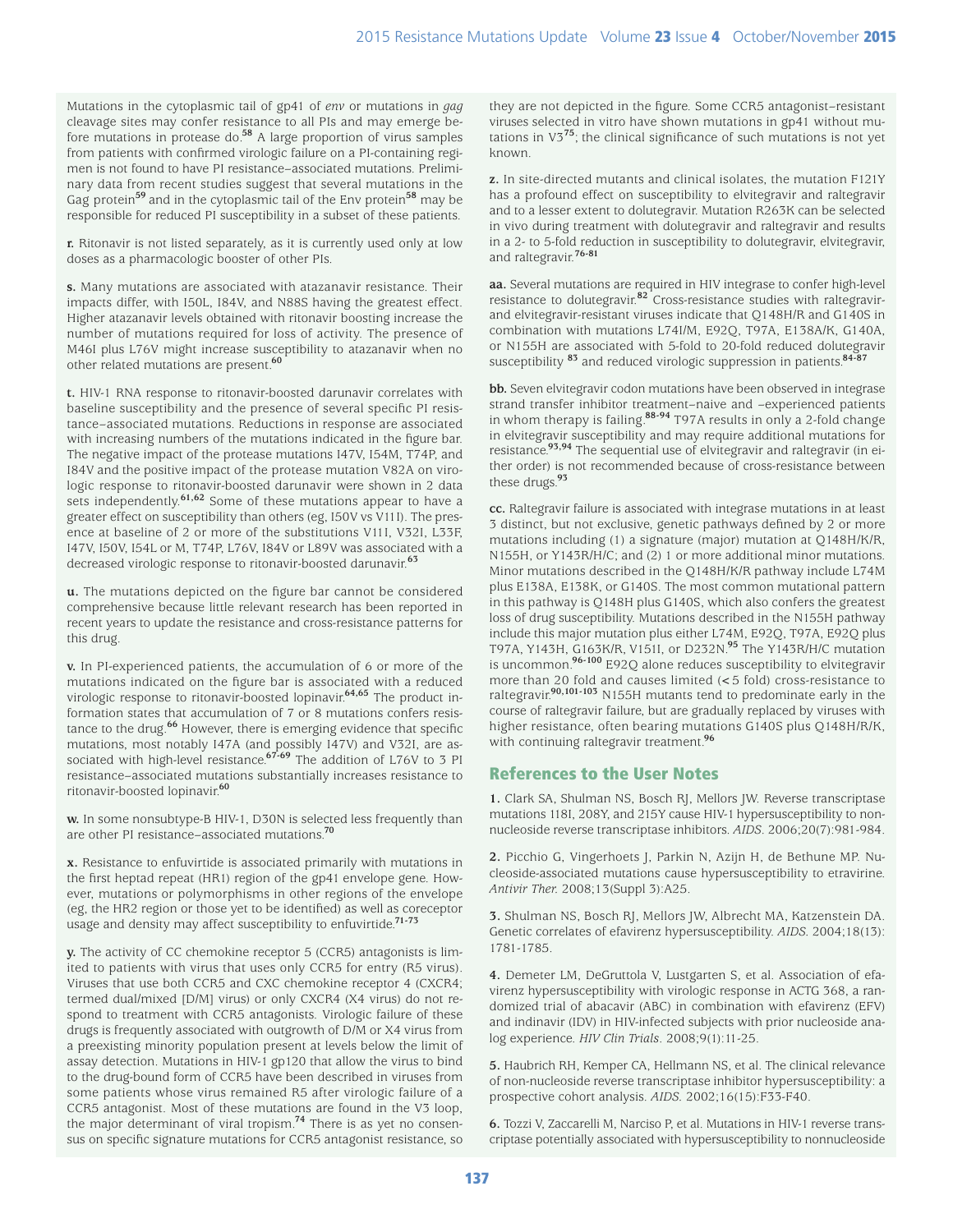reverse-transcriptase inhibitors: effect on response to efavirenz-based therapy in an urban observational cohort. *J Infect Dis.* 2004;189(9): 1688-1695.

**7.** Katzenstein DA, Bosch RJ, Hellmann N, et al. Phenotypic susceptibility and virological outcome in nucleoside-experienced patients receiving three or four antiretroviral drugs. *AIDS*. 2003;17(6):821-830.

**8.** von Wyl V, Ehteshami M, Demeter LM, et al. HIV-1 reverse transcriptase connection domain mutations: dynamics of emergence and implications for success of combination antiretroviral therapy. *Clin Infect Dis*. 2010;51(5):620-628.

**9.** Gupta S, Vingerhoets J, Fransen S, et al. Connection domain mutations in HIV-1 reverse transcriptase do not impact etravirine susceptibility and virologic responses to etravirine-containing regimens. *Antimicrob Agents Chemother.* 2011;55(6):2872-2879.

**10.** Rimsky L, Van Eygen V, Vingerhoets J, Leijskens E, Picchio G. Reverse transcriptase connection domain mutations were not associated with virological failure or phenotypic resistance in rilpivirinetreated patients from the ECHO and THRIVE Phase III trials (week 96 analysis). *Antivir Ther.* 2012;17(Suppl 1):A36.

**11.** Fourati S, Visseaux B, Armenia D, et al. Identification of a rare mutation at reverse transcriptase Lys65 (K65E) in HIV-1-infected patients failing on nucleos(t)ide reverse transcriptase inhibitors. *J Antimicrob Chemother.* 2013;68(10):2199-2204.

**12.** Chunduri H, Crumpacker C, Sharma PL. Reverse transcriptase mutation K65N confers a decreased replication capacity to HIV-1 in comparison to K65R due to a decreased RT processivity. *Virology.* 2011; 414(1):34-41.

**13.** Miller MD, Margot N, Lu B, et al. Genotypic and phenotypic predictors of the magnitude of response to tenofovir disoproxil fumarate treatment in antiretroviral-experienced patients. *J Infect Dis*. 2004; 189(5):837-846.

**14.** Whitcomb JM, Parkin NT, Chappey C, Hellman NS, Petropoulos CJ. Broad nucleoside reverse-transcriptase inhibitor cross-resistance in human immunodeficiency virus type 1 clinical isolates. *J Infect Dis.*  2003;188(7):992-1000.

**15.** Larder BA, Kemp SD. Multiple mutations in HIV-1 reverse transcriptase confer high-level resistance to zidovudine (AZT). *Science.* 1989; 246(4934):1155-1158.

**16.** Kellam P, Boucher CA, Larder BA. Fifth mutation in human immunodeficiency virus type 1 reverse transcriptase contributes to the development of high-level resistance to zidovudine. *Proc Natl Acad Sci USA.* 1992;89(5):1934-1938.

**17.** Calvez V, Costagliola D, Descamps D, et al. Impact of stavudine phenotype and thymidine analogues mutations on viral response to stavudine plus lamivudine in ALTIS 2 ANRS trial. *Antivir Ther.* 2002; 7(3):211-218.

**18.** Kuritzkes DR, Bassett RL, Hazelwood JD, et al. Rate of thymidine analogue resistance mutation accumulation with zidovudine- or stavudine-based regimens. *JAIDS*. 2004;36(1):600-603.

**19.** Romano L, Venturi G, Bloor S, et al. Broad nucleoside-analogue resistance implications for human immunodeficiency virus type 1 reverse-transcriptase mutations at codons 44 and 118. *J Infect Dis.* 2002;185(7):898-904.

**20.** Walter H, Schmidt B, Werwein M, Schwingel E, Korn K. Prediction of abacavir resistance from genotypic data: impact of zidovudine and lamivudine resistance in vitro and in vivo. *Antimicrob Agents Chemother.* 2002;46(1):89-94.

**21.** Mihailidis C, Dunn D, Pillay D, Pozniak A. Effect of isolated V118I mutation in reverse transcriptase on response to first-line antiretroviral therapy. *AIDS.* 2008;22(3):427-430.

**22.** Harrigan PR**,** Stone C, Griffin P, et al. Resistance profile of the human immunodeficiency virus type 1 reverse transcriptase inhibitor abacavir (1592U89) after monotherapy and combination therapy. CNA2001 Investigative Group. *J Infect Dis*. 2000;181(3):912-920.

**23.** Lanier ER, Ait-Khaled M, Scott J, et al. Antiviral efficacy of abacavir in antiretroviral therapy-experienced adults harbouring HIV-1 with specific patterns of resistance to nucleoside reverse transcriptase inhibitors. *Antivir Ther.* 2004;9(1):37-45.

**24.** Winters MA, Shafer RW, Jellinger RA, Mamtora G, Gingeras T, Merigan TC. Human immunodeficiency virus type 1 reverse transcriptase genotype and drug susceptibility changes in infected individuals receiving dideoxyinosine monotherapy for 1 to 2 years. *Antimicrob Agents Chemother.* 1997;41(4):757-762.

**25.** Svarovskaia ES, Margot NA, Bae AS, et al. Low-level K65R mutation in HIV-1 reverse transcriptase of treatment-experienced patients exposed to abacavir or didanosine. *JAIDS.* 2007;46(2):174-180.

**26.** Marcelin AG, Flandre P, Pavie J, et al. Clinically relevant genotype interpretation of resistance to didanosine. *Antimicrob Agents Chemother*. 2005;49(5):1739-1744.

**27.** Molina JM, Marcelin AG, Pavie J, et al. Didanosine in HIV-1-infected patients experiencing failure of antiretroviral therapy: a randomized placebo-controlled trial. *J Infect Dis.* 2005;191(6):840-847.

**28.** Hawkins CA, Chaplin B, Idoko J, et al. Clinical and genotypic findings in HIV-infected patients with the K65R mutation failing first-line antiretroviral therapy in Nigeria. *JAIDS.* 2009;52(2):228-234.

**29.** Wallis CL, Mellors JW, Venter WD, Sanne I, Stevens W. Varied patterns of HIV-1 drug resistance on failing first-line antiretroviral therapy in South Africa. *JAIDS.* 2010;53(4):480-484.

**30.** Kuritzkes DR, Quinn JB, Benoit SL, et al. Drug resistance and virologic response in NUCA 3001, a randomized trial of lamivudine (3TC) versus zidovudine (ZDV) versus ZDV plus 3TC in previously untreated patients. *AIDS*. 1996;10(9):975-981.

**31.** Violin M, Cozzi-Lepri A, Velleca R, et al. Risk of failure in patients with 215 HIV-1 revertants starting their first thymidine analog-containing highly active antiretroviral therapy. *AIDS*. 2004;18(2):227-235.

**32.** Chappey C, Wrin T, Deeks S, Petropoulos CJ. Evolution of amino acid 215 in HIV-1 reverse transcriptase in response to intermittent drug selection. *Antivir Ther*. 2003;8:S37.

**33.** Garcia-Lerma JG, MacInnes H, Bennett D, Weinstock H, Heneine W. Transmitted human immunodeficiency virus type 1 carrying the D67N or K219Q/E mutation evolves rapidly to zidovudine resistance in vitro and shows a high replicative fitness in the presence of zidovudine. *J Virol.* 2004;78(14):7545-7552.

**34.** Parikh UM, Zelina S, Sluis-Cremer N, Mellors JW. Molecular mechanisms of bidirectional antagonism between K65R and thymidine analog mutations in HIV-1 reverse transcriptase. *AIDS.* 2007;21(11): 1405-1414.

**35.** Parikh UM, Barnas DC, Faruki H, Mellors JW. Antagonism between the HIV-1 reverse-transcriptase mutation K65R and thymidineanalogue mutations at the genomic level. *J Infect Dis.* 2006;194(5): 651-660.

**36.** von Wyl V, Yerly S, Böni J, et al. Factors associated with the emergence of K65R in patients with HIV-1 infection treated with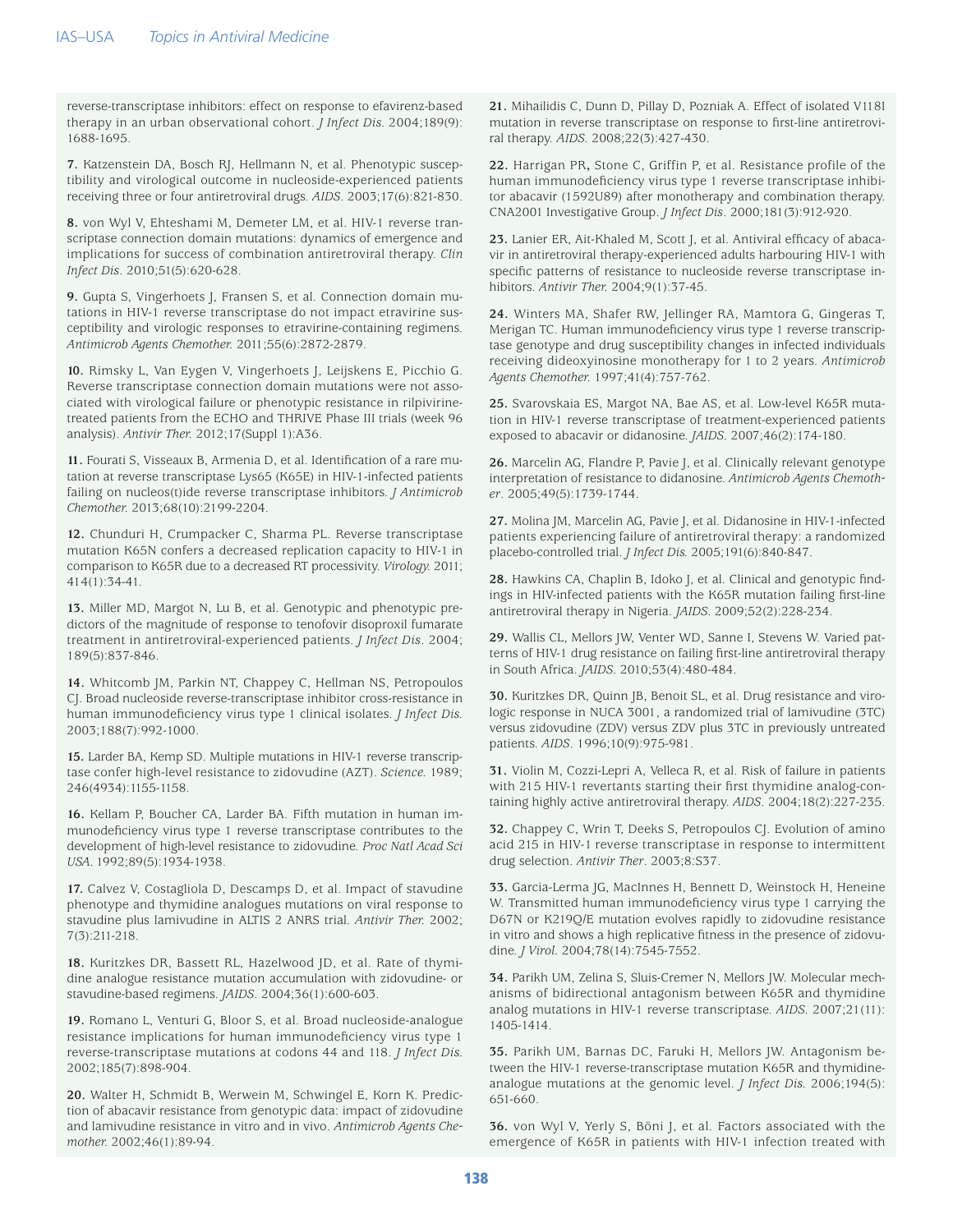combination antiretroviral therapy containing tenofovir. *Clin Infect Dis.* 2008;46(8):1299-1309.

**37.** Antinori A, Zaccarelli M, Cingolani A, et al. Cross-resistance among nonnucleoside reverse transcriptase inhibitors limits recycling efavirenz after nevirapine failure. *AIDS Res Hum Retroviruses.* 2002; 18(12):835-838.

**38.** Benhamida J, Chappey C, Coakley E, Parkin NT. HIV-1 genotype algorithms for prediction of etravirine susceptibility: novel mutations and weighting factors identified through correlations to phenotype. *Antivir Ther.* 2008;13(Suppl 3):A142.

**39.** Coakley E, Chappey C, Benhamida J, et al. Biological and clinical cut-off analyses for etravirine in the PhenoSense HIV assay. *Antivir Ther*. 2008;13(Suppl 3):A134.

**40.** Vingerhoets J, Tambuyzer L, Azijn H, et al. Resistance profile of etravirine: combined analysis of baseline genotypic and phenotypic data from the randomized, controlled Phase III clinical studies. *AIDS.* 2010;24(4):503-514.

**41.** Haddad M, Stawiski E, Benhamida J, Coakley E. Improved genotypic algorithm for predicting etravirine susceptibility: comprehensive list of mutations identified through correlation with matched phenotype. 17th Conference on Retroviruses and Opportunistic Infections (CROI). February 16-19, 2010; San Francisco, California.

**42.** Etravirine [prescribing information]. 2013. Titusville, NJ, Janssen Therapeutics*.*

**43.** Scherrer AU**,** Hasse B, Von Wyl V, et al. Prevalence of etravirine mutations and impact on response to treatment in routine clinical care: the Swiss HIV Cohort Study (SHCS). *HIV Med.* 2009;10(10):647-656.

**44.** Tambuyzer L, Nijs S, Daems B, Picchio G, Vingerhoets J. Effect of mutations at position E138 in HIV-1 reverse transcriptase on phenotypic susceptibility and virologic response to etravirine. *JAIDS.* 2011; 58(1):18-22.

**45.** Tudor-Williams G, Cahn P, Chokephaibulkit K, et al. Etravirine in treatment-experienced, HIV-1-infected children and adolescents: 48 week safety, efficacy and resistance analysis of the phase II PIANO study. *HIV Med*. 2014;15(9):513-524.

**46.** Rilpivirine [prescribing information]. 2015.Titusville, NJ, Janssen Therapeutics.

**47.** Azijn H, Tirry I, Vingerhoets J, et al. TMC278, a next-generation nonnucleoside reverse transcriptase inhibitor (NNRTI), active against wild-type and NNRTI-resistant HIV-1. *Antimicrob Agents Chemother.* 2010;54(2):718-727.

**48.** Picchio GR**,** Rimsky LT, Van Eygen V, Haddad M, Napolitano LA, Vingerhoets J. Prevalence in the USA of rilpivirine resistance-associated mutations in clinical samples and effects on phenotypic susceptibility to rilpivirine and etravirine. *Antivir Ther.* 2014;19(8):819-823.

**49.** Cohen CJ**,** Andrade-Villanueva J, Clotet B, et al. Rilpivirine versus efavirenz with two background nucleoside or nucleotide reverse transcriptase inhibitors in treatment-naive adults infected with HIV-1 (THRIVE): a phase 3, randomised, non-inferiority trial. *Lancet.* 2011; 378(9787):229-237.

**50.** Molina JM, Cahn P, Grinsztejn B, et al. Rilpivirine versus efavirenz with tenofovir and emtricitabine in treatment-naive adults infected with HIV-1 (ECHO): a phase 3 randomised double-blind active-controlled trial. *Lancet*. 2011;378(9787):238-246.

**51.** Rimsky L, Vingerhoets J, Van Eygen V, et al. Genotypic and phenotypic characterization of HIV-1 isolates obtained from patients on rilpivirine therapy experiencing virologic failure in the phase 3 ECHO and THRIVE studies: 48-week analysis. *JAIDS*. 2012;59(1):39-46.

**52.** Hofstra M, Sauvageot N, Albert J, et al. Transmission of HIV drug resistance and the predicted effect on current first-line regimens in Europe*. Clin Infect Dis*. In press.

**53.** Kulkarni R, Babaoglu K, Lansdon EB, et al. The HIV-1 reverse transcriptase M184I mutation enhances the E138K-associated resistance to rilpivirine and decreases viral fitness. *JAIDS.* 2012;59(1):47-54.

**54.** Hu Z, Kuritzkes DR. Interaction of reverse transcriptase (RT) mutations conferring resistance to lamivudine and etravirine: effects on fitness and RT activity of human immuno deficiency virus type 1. *J Virol*. 2011;85(21):11309-11314.

**55.** Xu HT, Asahchop EL, Oliveira M, et al. Compensation by the E138K mutation in HIV-1 reverse transcriptase for deficits in viral replication capacity and enzyme processivity associated with the M184I/V mutations. *J Virol.* 2011;85(21):11300-11308.

**56.** Haddad M, Napolitano LA, Frantzell A, et al. Combinations of HIV-1 reverse transcriptase mutations L100I + K103N/S and L100I + K103R + V179D reduce susceptibility to rilpivirine [Abstract H-677]. 53rd Interscience Conference on Antimicrobial Agents and Chemotherapy (ICAAC). September 10-13, 2013; Denver, Colorado

**57.** Hirsch MS, Günthard HF, Schapiro JM, et al. Antiretroviral drug resistance testing in adult HIV-1 infection: 2008 recommendations of an International AIDS Society–USA panel. *Clin Infect Dis*. 2008;47(2): 266-285.

**58.** Rabi SA**,** Laird GM, Durand CM, et al. Multi-step inhibition explains HIV-1 protease inhibitor pharmacodynamics and resistance. *J Clin Invest.* 2013;123(9):3848-3860.

**59.** Fun A, Wensing AM, Verheyen J, Nijhuis M. Human immunodeficiency virus Gag and protease: partners in resistance. *Retrovirology.*  2012;9:63.

**60.** Young TP, Parkin NT, Stawiski E, et al. Prevalence, mutation patterns, and effects on protease inhibitor susceptibility of the L76V mutation in HIV-1 protease. *Antimicrob Agents Chemother.* 2010;54(11): 4903-4906.

**61.** De Meyer S, Descamps D, Van Baelen B, et al. Confirmation of the negative impact of protease mutations I47V, I54M, T74P and I84V and the positive impact of protease mutation V82A on virological response to darunavir/ritonavir. *Antivir Ther.* 2009;14(Suppl 1):A147.

**62.** Descamps D, Lambert-Niclot S, Marcelin AG, et al. Mutations associated with virological response to darunavir/ritonavir in HIV-1-infected protease inhibitor-experienced patients. *J Antimicrob Chemother*. 2009; 63(3):585-592.

**63.** Darunavir [prescribing information]. 2015. Titusville, NJ, Janssen Therapeutics..

**64.** Masquelier B, Breilh D, Neau D, et al. Human immunodeficiency virus type 1 genotypic and pharmacokinetic determinants of the virological response to lopinavir-ritonavir-containing therapy in protease inhibitor-experienced patients. *Antimicrob Agents Chemother*. 2002; 46(9):2926-2932.

**65.** Kempf DJ, Isaacson JD, King MS, et al. Identification of genotypic changes in human immunodeficiency virus protease that correlate with reduced susceptibility to the protease inhibitor lopinavir among viral isolates from protease inhibitor-experienced patients. *J Virol.* 2001;75(16):7462-7469.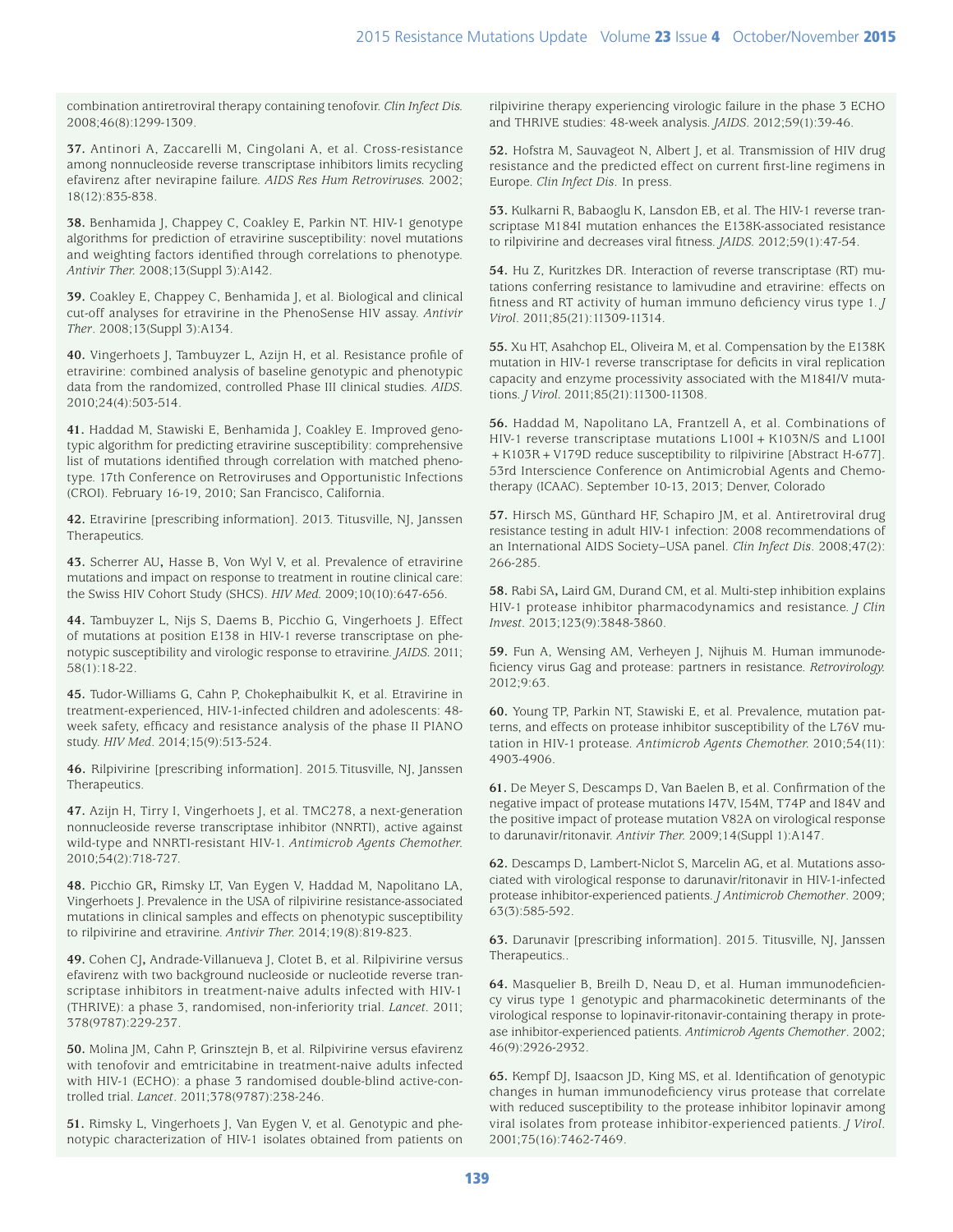**66.** Lopinavir/ritonavir [prescribing information]. 2015. Abbott Park, IL, AbbVie Inc.

**67.** Mo H, King MS, King K, Molla A, Brun S, Kempf DJ. Selection of resistance in protease inhibitor-experienced, human immunodeficiency virus type 1-infected subjects failing lopinavir- and ritonavirbased therapy: mutation patterns and baseline correlates. *J Virol.* 2005; 79(6):3329-3338.

**68.** Friend J, Parkin N, Liegler T, Martin JN, Deeks SG. Isolated lopinavir resistance after virological rebound of a ritonavir/lopinavir-based regimen. *AIDS.* 2004;18(14):1965-1966.

**69.** Kagan RM, Shenderovich M, Heseltine PN, Ramnarayan K. Structural analysis of an HIV-1 protease I47A mutant resistant to the protease inhibitor lopinavir. *Protein Sci*. 2005;14(7):1870-1878.

**70.** Gonzalez LM, Brindeiro RM, Aguiar RS, et al. Impact of nelfinavir resistance mutations on in vitro phenotype, fitness, and replication capacity of human immunodeficiency virus type 1 with subtype B and C proteases. *Antimicrob Agents Chemother.* 2004;48(9):3552-3555.

**71.** Reeves JD, Gallo SA, Ahmad N, et al. Sensitivity of HIV-1 to entry inhibitors correlates with envelope/coreceptor affinity, receptor density, and fusion kinetics. *Proc Natl Acad Sci USA*. 2002;99(25):16249- 16254.

**72.** Reeves JD, Miamidian JL, Biscone MJ, et al. Impact of mutations in the coreceptor binding site on human immunodeficiency virus type 1 fusion, infection, and entry inhibitor sensitivity. *J Virol.* 2004;78(10): 5476-5485.

**73.** Xu L, Pozniak A, Wildfire A, et al. Emergence and evolution of enfuvirtide resistance following long-term therapy involves heptad repeat 2 mutations within gp41. *Antimicrob Agents Chemother.* 2005; 49(3):1113-1119.

**74.** Maraviroc [prescribing information]. 2015. Research Triangle Park, NC, ViiV Healthcare**.**

**75.** Anastassopoulou CG, Ketas TJ, Sanders RW, Klasse PJ, Moore JP. Effects of sequence changes in the HIV-1 gp41 fusion peptide on CCR5 inhibitor resistance. *Virology.* 2012;428(2):86-97.

**76.** Malet I, Gimferrer AL, Artese A, et al. New raltegravir resistance pathways induce broad cross-resistance to all currently used integrase inhibitors. *J Antimicrob Chemother.* 2014;69(8):2118-2122.

**77.** Cahn P, Pozniak AL, Mingrone H, et al. Dolutegravir versus raltegravir in antiretroviral-experienced, integrase-inhibitor-naive adults with HIV: week 48 results from the randomised, double-blind, noninferiority SAILING study. *Lancet*. 2013;382(9893):700-708.

**78.** Quashie PK, Mesplede T, Han YS, et al. Characterization of the R263K mutation in HIV-1 integrase that confers low-level resistance to the second-generation integrase strand transfer inhibitor dolutegravir. *J Virol.* 2012;86(5):2696-2705.

**79.** Souza Cavalcanti J, Minhoto LA, de Paula Ferreira JL, da Eira M, de Souza Dantas DS, de Macedo Brigido LF. In-vivo selection of the mutation F121Y in a patient failing raltegravir containing salvage regimen. *Antiviral Res.* 2012;95(1):9-11.

**80.** Margot NA, Hluhanich RM, Jones GS, et al. In vitro resistance selections using elvitegravir, raltegravir, and two metabolites of elvitegravir M1 and M4. *Antiviral Res.* 2012;93(2):288-296.

**81.** Brenner BG, Lowe M, Moisi D, et al. Subtype diversity associated with the development of HIV-1 resistance to integrase inhibitors. *J Med Virol*. 2011;83(5):751-759.

**82.** Frantzell A, Petropoulos C, Huang W. Dolutegravir resistance requires multiple primary mutations in HIV-1 integrase [CROI Abstract 121]. In Special Issue: Abstracts From the 2015 Conference on Retroviruses and Opportunistic Infections. *Top Antivir Med.* 2015; 23(e-1):51.

**83.** Kobayashi M, Yoshinaga T, Seki T, et al. In vitro antiretroviral properties of S/GSK1349572, a next-generation HIV integrase inhibitor. *Antimicrob Agents Chemother.* 2011;55(2):813-821.

**84.** Raffi F, Rachlis A, Stellbrink HJ, et al. Once-daily dolutegravir versus raltegravir in antiretroviral-naive adults with HIV-1 infection: 48 week results from the randomised, double-blind, non-inferiority SPRING-2 study. *Lancet.* 2013;381(9868):735-743.

**85.** Eron JJ, Clotet B, Durant J, et al. Safety and efficacy of dolutegravir in treatment-experienced subjects with raltegravir-resistant HIV type 1 infection: 24-week results of the VIKING Study. *J Infect Dis*. 2013; 207(5):740-748.

**86.** Seki T, Suyama-Kagitani A, Kawauchi-Miki S, et al. Effects of raltegravir or elvitegravir resistance signature mutations on the barrier to dolutegravir resistance in vitro. *Antimicrob Agents Chemother.* 2015; 59(5):2596-2606.

**87.** DeAnda F, Hightower KE, Nolte RT, et al. Dolutegravir interactions with HIV-1 integrase-DNA: structural rationale for drug resistance and dissociation kinetics. *PLoS One.* 2013;8(10):e77448.

**88.** Goodman D, Hluhanich R, Waters J, et al. Integrase inhibitor resistance involves complex interactions among primary and second resistance mutations: a novel mutation L68V/I associates with E92Q and increases resistance. *Antivir Ther.* 2008;13(Suppl 3):A15.

**89.** Waters J, Margot N, Hluhanich R, et al. Evolution of resistance to the HIV integrase inhibitor (INI) elvitegravir can involve genotypic switching among primary INI resistance patterns. Fort Myers, FL. *Antivir Ther.* 2009;14(Supp 1):A137.

**90.** Geretti AM, Fearnhill E, Ceccherini-Silberstein F, et al. Prevalence and patterns of raltegravir resistance in treated patients in Europe. *Antivir Ther*. 2010;159(Suppl 2):A62.

**91.** Sax PE, DeJesus E, Mills A, et al. Co-formulated elvitegravir, cobicistat, emtricitabine, and tenofovir versus co-formulated efavirenz, emtricitabine, and tenofovir for initial treatment of HIV-1 infection: a randomised, double-blind, phase 3 trial, analysis of results after 48 weeks. *Lancet*. 2012;379(9835):2439-2448.

**92.** DeJesus E, Rockstroh J, Henry K, et al. Co-formulated elvitegravir, cobicistat, emtricitabine, and tenofovir disoproxil fumarate versus ritonavir-boosted atazanavir plus co-formulated emtricitabine and tenofovir disoproxil fumarate for initial treatment of HIV-1 infection: a randomised, double-blind, phase 3, non-inferiority trial. *Lancet*. 2012; 379(9835):2429-2438.

**93.** Abram ME, Hluhanich RM, Goodman DD, et al. Impact of primary elvitegravir resistance-associated mutations in HIV-1 integrase on drug susceptibility and viral replication fitness. *Antimicrob Agents Chemother*. 2013;57(6):2654-2663.

**94.** White K, Kulkarni R, Miller MD. Analysis of early resistance development at the first failure timepoint in elvitegravir/cobicistat/emtricitabine/tenofovir disoproxil fumarate-treated patients. *J Antimicrob Chemother*. 2015;70(9):2632-2638.

**95.** Hazuda DF, Miller MD, Nguyen BY, Zhao J, for the P005 Study Team. Resistance to the HIV-integrase inhibitor raltegravir: analysis of protocol 005, a phase II study in patients with triple-class resistant HIV-1 infection. *Antivir Ther*. 2007;12:S10.